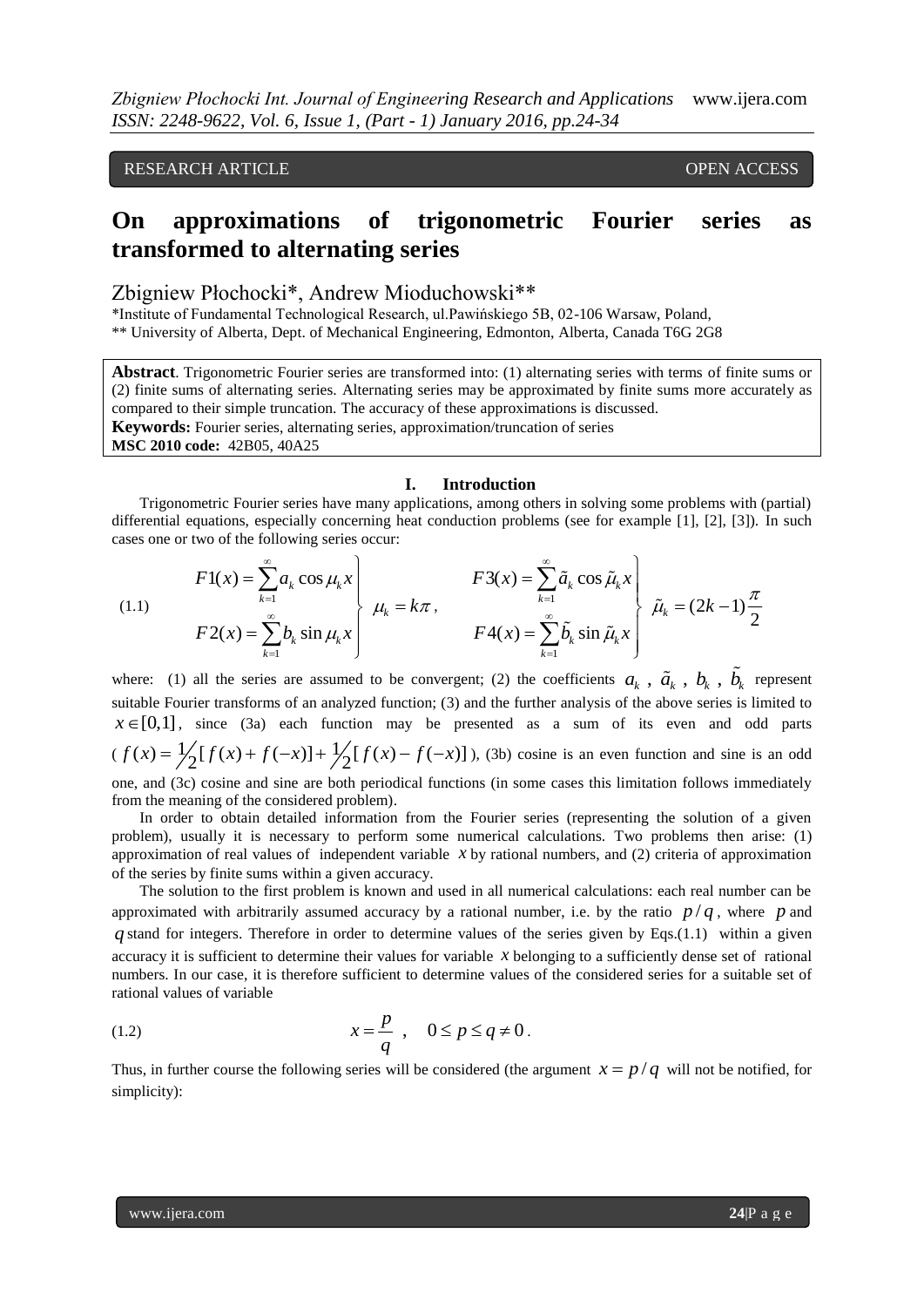(1.3) 
$$
F1 = \sum_{k=1}^{\infty} a_k \cos \mu_k \frac{p}{q} \qquad F3 = \sum_{k=1}^{\infty} \tilde{a}_k \cos \tilde{\mu}_k \frac{p}{q} \qquad \tilde{\mu}_k = (2k-1)\frac{\pi}{2},
$$

$$
F2 = \sum_{k=1}^{\infty} b_k \sin \mu_k \frac{p}{q} \qquad F4 = \sum_{k=1}^{\infty} \tilde{b}_k \sin \tilde{\mu}_k \frac{p}{q} \qquad \tilde{\mu}_k = (2k-1)\frac{\pi}{2},
$$

with  $p$  and  $q$  satisfying Ineq.(1.2).

 The aim of this paper is to solve the second problem mentioned above for some series of the type (1.3), i.e. to find possible general approximations of such series by finite sums and accuracy criteria for these approximations.

#### **II. Simple transformation**

Each of the trigonometric functions in Eqs.(1.3) periodically change the sign and repeat its absolute value with increasing *k*, i.e. the following relationships take place:<br>  $\cos(k + nq)\pi \frac{p}{n} = (-1)^{np} \cos k\pi \frac{p}{n}$ ,  $\cos[2(k + nq) - 1] \frac{\pi}{n} \frac{p}{n} = (-1)^{np}$ 

**11.** Simple transformation  
Each of the trigonometric functions in Eqs.(1.3) periodically change the sign and repeat its absolute value  
with increasing k, i.e. the following relationships take place:  

$$
\cos(k + nq)\pi \frac{p}{q} = (-1)^{np} \cos k\pi \frac{p}{q}, \quad \cos[2(k + nq) - 1] \frac{\pi}{2} \frac{p}{q} = (-1)^{np} \cos(2k - 1) \frac{\pi}{2} \frac{p}{q},
$$
  
(2.1)  

$$
\sin(k + nq)\pi \frac{p}{q} = (-1)^{np} \sin k\pi \frac{p}{q}, \quad \sin[2(k + nq) - 1] \frac{\pi}{2} \frac{p}{q} = (-1)^{np} \sin(2k - 1) \frac{\pi}{2} \frac{p}{q}.
$$

Using these relationships one may rewrite each series (1.3) in the two following forms:

$$
\sin(k + nq)\pi = (-1)^n \sin k\pi
$$
\n
$$
\frac{1}{q} \sin k\pi
$$
\n
$$
\frac{1}{q} \sin k\pi
$$
\n
$$
\frac{1}{q} \sin k\pi
$$
\n
$$
\frac{1}{q} \sin k\pi
$$
\n
$$
\frac{1}{q} \sin k\pi
$$
\n
$$
\frac{1}{q} \sin k\pi
$$
\n
$$
\frac{1}{q} \sin k\pi
$$
\n
$$
\frac{1}{q} \sin k\pi
$$
\n
$$
\frac{1}{q} \sin k\pi
$$
\n
$$
\frac{1}{q} \sin k\pi
$$
\n
$$
\frac{1}{q} \sin k\pi
$$
\n
$$
\frac{1}{q} \sin k\pi
$$
\n
$$
\frac{1}{q} \sin k\pi
$$
\n
$$
\frac{1}{q} \sin k\pi
$$
\n
$$
\frac{1}{q} \sin k\pi
$$
\n
$$
\frac{1}{q} \sin k\pi
$$
\n
$$
\frac{1}{q} \sin k\pi
$$
\n
$$
\frac{1}{q} \sin k\pi
$$
\n
$$
\frac{1}{q} \sin k\pi
$$
\n
$$
\frac{1}{q} \sin k\pi
$$
\n
$$
\frac{1}{q} \sin k\pi
$$
\n
$$
\frac{1}{q} \cos k\pi
$$
\n
$$
\frac{1}{q} \sin k\pi
$$
\n
$$
\frac{1}{q} \sin k\pi
$$
\n
$$
\frac{1}{q} \sin k\pi
$$
\n
$$
\frac{1}{q} \sin k\pi
$$
\n
$$
\frac{1}{q} \sin k\pi
$$
\n
$$
\frac{1}{q} \sin k\pi
$$
\n
$$
\frac{1}{q} \sin k\pi
$$
\n
$$
\frac{1}{q} \sin k\pi
$$
\n
$$
\frac{1}{q} \sin k\pi
$$
\n
$$
\frac{1}{q} \sin k\pi
$$
\n
$$
\frac{1}{q} \sin k\pi
$$
\n
$$
\frac{1}{q} \sin k\pi
$$
\n
$$
\frac{1}{q} \sin k\pi
$$
\n $$ 

summated term by term without changes of summation order. The second form does not change the value of the series if it is absolutely converging, because summation breaks the order of summation of the initial series.

However the truncated second form is always equal to the truncated first one (at the same level), because final sum is independent of the order of summation. Additionally, criteria for treating the first form as an alternating series are more complicated and generally difficult to satisfy (see Remark 1 in Sec.4), whereas the second form has simpler structure and is more convenient in applications. For this reason the further analysis will be limited to the second form only.

The second form of (2.2) allows the initial series to be approximated by a finite sum of suitable approximated alternating series. This approximation will be discussed in Sec.4.

#### **III. On another note**

The second form of (2.2) may be especially useful for series of the type  
(3.1) 
$$
S = \sum_{n=0}^{\infty} A_n, \quad |A_{n+1}| \le \alpha |A_n|, \quad 0 < \alpha < 1.
$$

The absolute error  $\Delta_N$  of truncation of such a series on level N (the absolute value of the truncation *N*

remainder 
$$
R_N = |S - S_N|
$$
,  $S_N = \sum_{n=0}^{N} A_n$ ) may be estimated as (see [4], [5])

www.ijera.com **25**|P a g e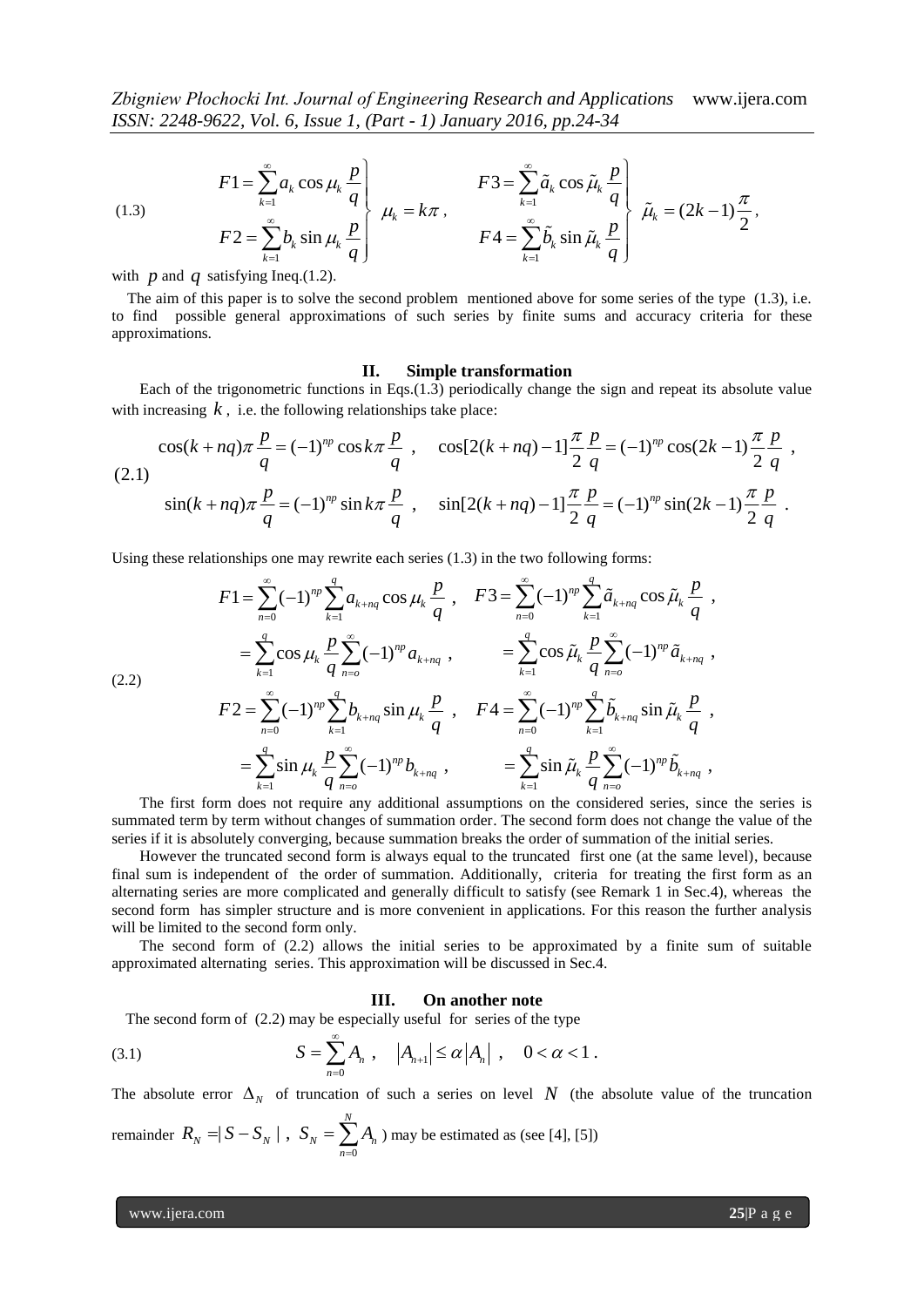$$
\Delta_N = R_N \le \frac{\alpha}{1 - \alpha} |A_N| \quad ,
$$

and relative truncation error as

(3.3)

\n
$$
\delta_N^{\alpha} = \frac{\Delta_N}{|S|} \cong \frac{\Delta_N}{|S_N|} \leq \frac{\alpha}{1 - \alpha} \frac{|A_N|}{|S_N|}
$$

(approximated equality holds if  $R_N$  is sufficiently small as compared to  $S_N$ ).

#### **IV. Towards alternating series**

The second form of (2.2) represents alternating series (see Appendix), if (sufficient conditions at a given *p* and *q* ):

 $- p$  is an odd integer and the terms  $Al_{kn}$  (with

(4.1)  
\n
$$
A1_{kn} = a_{k+nq} , \qquad A3_{kn} = \tilde{a}_{k+nq} ,
$$
\n
$$
A2_{kn} = b_{k+nq} , \qquad A3_{kn} = \tilde{b}_{k+nq} ,
$$

constitute a positive decreasing sequences (with respect to *n* ):  
\n(4.2) 
$$
Al_{kn} > Al_{k(n+1)} > 0, \quad l = 1, 2, 3, 4
$$

respectively;

 $-$  or  $p$  is an even integer and the terms  $Al_{kn}$  constitute alternating decreasing sequences (with respect to  $n$ ):

respectively;  
\n- or *p* is an even integer and the terms 
$$
Al_{kn}
$$
 constitute alternating decreasing sequences (v  
\n(4.3)  $Al_{kn} = (-1)^n |Al_{kn}|$ ,  $|Al_{kn}| > |Al_{k(n+1)}|$ ,  $l = 1, 2, 3, 4$ ,

respectively.

**Remark 1:** Analogous conditions may be formulated for the first form of (2.2). Then it will be seen that such conditions depend on the structure of the considered series and values of  $p$  and  $q$ , and it is not always possible to satisfy them, whereas conditions for the second form of  $(2.2)$  are independent of  $p$  and  $q$ .

In conclusion: If the above conditions are satisfied, then the initial series of (1.3) may be transformed into a finite sum of an alternating series.

#### **V. Approximation of Fourier series as transformed into alternating series**

Usually, numerical information from a given series is obtained through approximation by a suitable finite sum using the truncated series. In our case these truncated series are given by the second form of (2.2) with the second sums limited to truncation level  $N$  instead of  $\infty$ .

**Remark 2:** These truncated series are equal to initial ones (1.3) truncated at level  $K$  (after the  $K$ -th term), i.e. with the sums limited to K instead of  $\infty$ , with

(5.1) 
$$
K = (N+1) q .
$$

Series (2.2) may be treated as alternating series (see Appendix), if the criteria mentioned above [see Eqs. (4.2)] are satisfied. In the simple approach such series may be estimated by finite sums  $F_N$  and  $F_{N-1}$  being the alternating series truncated after the  $N$  -th and the  $(N-1)$ -th terms, respectively (see Appendix). However, a more accurate approximation of such series is proposed here (see Appendix). Applying this proposal the series occurring in (2.2) [or in compact form in (2.2') (see footnote  $\binom{4}{1}$  may be approximated as follows: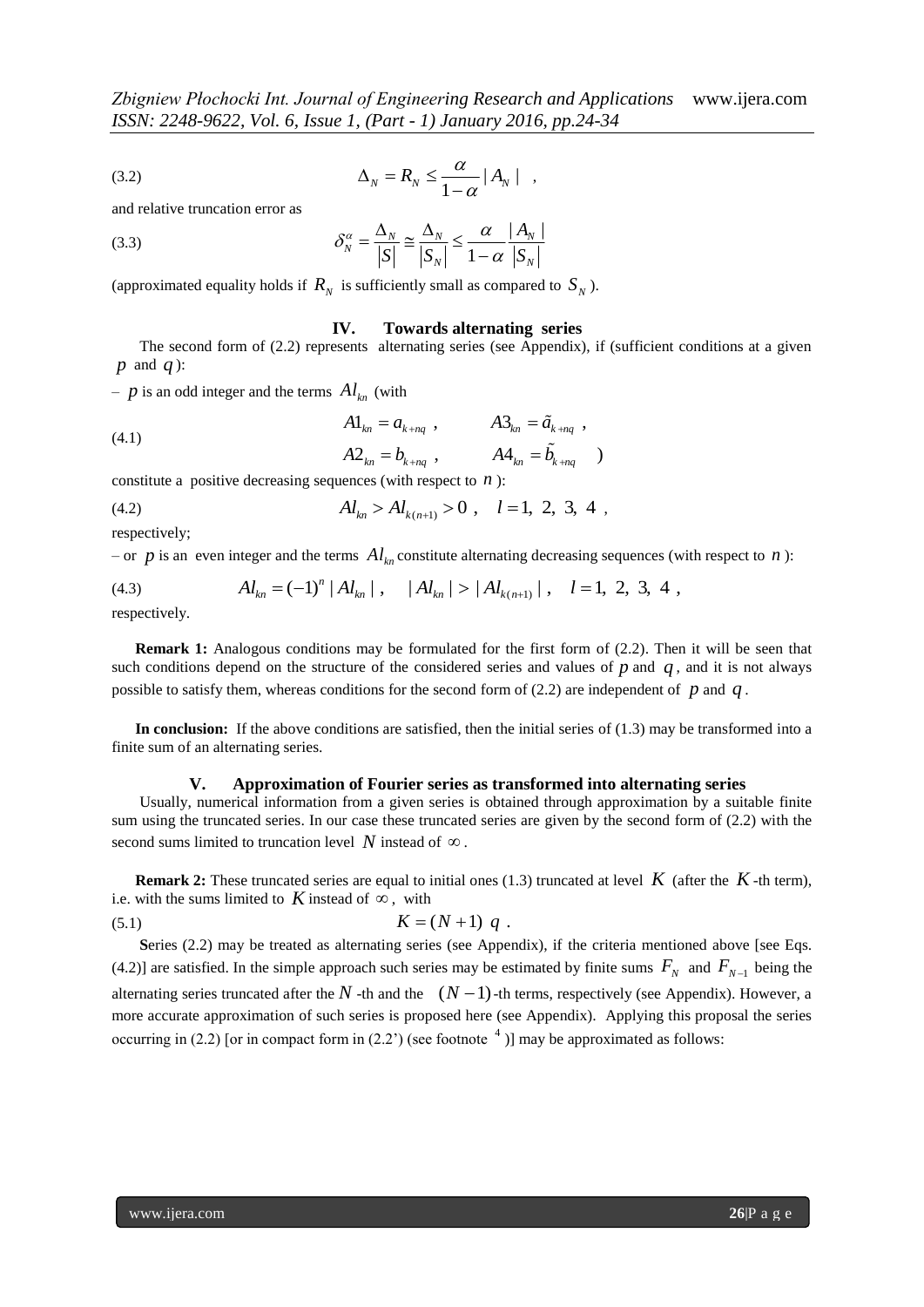*zbignew P10CnoCK1 Int. Journal of Engineering Research and Applications*

\n*ISSN:* 2248-9622, Vol. 6, *Issue* 1, (*Part - 1*) *January* 2016, *pp.24-34*

\n
$$
F1 \cong \overline{F}1 = \sum_{k=1}^{q} \cos \mu_k \frac{p}{q} \left( \sum_{n=0}^{N} (-1)^n a_{k+nq} - (-1)^N \frac{1}{4} a_{k+Nq} \right),
$$
\n(5.2)

\n
$$
F2 \cong \overline{F}2 = \sum_{k=1}^{q} \sin \mu_k \frac{p}{q} \left( \sum_{n=0}^{N} (-1)^n b_{k+nq} - (-1)^N \frac{1}{4} b_{k+Nq} \right),
$$
\n
$$
F3 \cong \overline{F}3 = \sum_{k=1}^{q} \cos \tilde{\mu}_k \frac{p}{q} \left( \sum_{n=0}^{N} (-1)^n \tilde{a}_{k+nq} - (-1)^N \frac{1}{4} \tilde{a}_{k+Nq} \right),
$$
\n
$$
F4 \cong \overline{F}4 = \sum_{k=1}^{q} \sin \tilde{\mu}_k \frac{p}{q} \left( \sum_{n=0}^{N} (-1)^n \tilde{b}_{k+nq} - (-1)^N \frac{1}{4} \tilde{b}_{k+Nq} \right),
$$

where  $\mu_k$  and  $\tilde{\mu}_k$  are given by Eqs.(1.1).

The (relative) errors of these approximations (as referred to  $|F_N|$ ) may be generally estimated as follows:

where 
$$
\mu_k
$$
 and  $\tilde{\mu}_k$  are given by Eqs.(1.1).  
\nThe (relative) errors of these approximations (as referred to  $|F_N|$ ) may be generally estimated as full  
\n(5.3)  
\n
$$
\overline{\delta}1_N \le \frac{1}{4|F_N|} \sum_{k=1}^q \left| \cos \mu_k \frac{p}{q} a_{k+Nq} \right|, \quad \overline{\delta}3_N \le \frac{1}{4|F_N|} \sum_{k=1}^q \left| \cos \tilde{\mu}_k \frac{p}{q} \tilde{a}_{k+Nq} \right|,
$$
\n(5.3)  
\n
$$
\overline{\delta}2_N \le \frac{1}{4|F_N|} \sum_{k=1}^q \left| \sin \mu_k \frac{p}{q} b_{k+Nq} \right|, \quad \overline{\delta}4_N \le \frac{1}{4|F_N|} \sum_{k=1}^q \left| \sin \tilde{\mu}_k \frac{p}{q} \tilde{b}_{k+Nq} \right|,
$$
\n
$$
\sum_{k=1}^q \left| \sin \tilde{\mu}_k \frac{p}{q} \tilde{b}_{k+Nq} \right|,
$$

respectively. These errors are four times smaller than the estimated general truncation errors.

 **Remark 3:** See Remark A2 in Appendix.

**Remark 4:** Of course, level N of a given approximation should be determined according to an assumed accuracy of approximation.

#### **VI. Sample computing**

As an example we present a few results of numerical analysis to the series:

(6.1) 
$$
F = \sum_{k=1}^{\infty} \cos k\pi \frac{p}{q} \exp[-k^2 \pi^2 t].
$$

After the simple transformation presented in Sec.2 with  $p$  assumed to be an odd number it may be rewritten in

First the simple transformation presented in Sec.2 with 
$$
p
$$
 assumed to be an odd number in the form of the following finite sum of alternating series [see Eq.(2.2)<sub>1</sub>]:

\n(6.2)

\n
$$
F = \sum_{k=1}^{q} \cos k\pi \frac{p}{q} \left( \sum_{n=0}^{\infty} (-1)^n \exp[-(k+nq)^2 \pi^2 t] \right)
$$

(the second form is adopted as more convenient for analysis).

**Remark 5:** We will use truncated series, therefore the requirement of absolutely converging of series (6.1) to be transformed into series (6.2) is not important (final sum is independent of the summation order), although series (6.1) is absolutely converging.

First of all we shall illustrate the accuracy of approximation  $(5.2)$  for  $t = 0.01$ ,  $0.05$ ,  $0.1$  and First of all we shall illustrate the accuracy of approximation (5.2) for  $t = 0.01$ ,  $0.05$ ,  $0.1$  and  $p/q = 1/10$ ,  $1/4$ ,  $1/2$ ,  $3/4$ ,  $9/10$  (with possible cases of  $mp/mq$ ). We assume that the estimated relative error of this approximation does not exceed  $O^* = 5 \cdot 10^{-5}$  (this corresponds to the accuracy of numerical evaluation in round to 5 digits). In each particular case level  $N$  of the approximation satisfying the assumed accuracy is found [and corresponding level  $K = (N + 1)$  q] with corresponding estimated error  $\delta_N$ . For comparison there were computed also: the exact values of series (6.1), the values of truncated series  $F_N$  [and  $F_K = F_N$  with  $K = (N+1)$  *q*], estimated error  $\delta_N = |(F - F_N)/F_N|$   $| = \delta_K = |(F - F_K)/F_K|$ , with  $K = (N + 1) q$ .

In addition, each alternating series  $(6.2)$  is of the type  $(3.1)$  with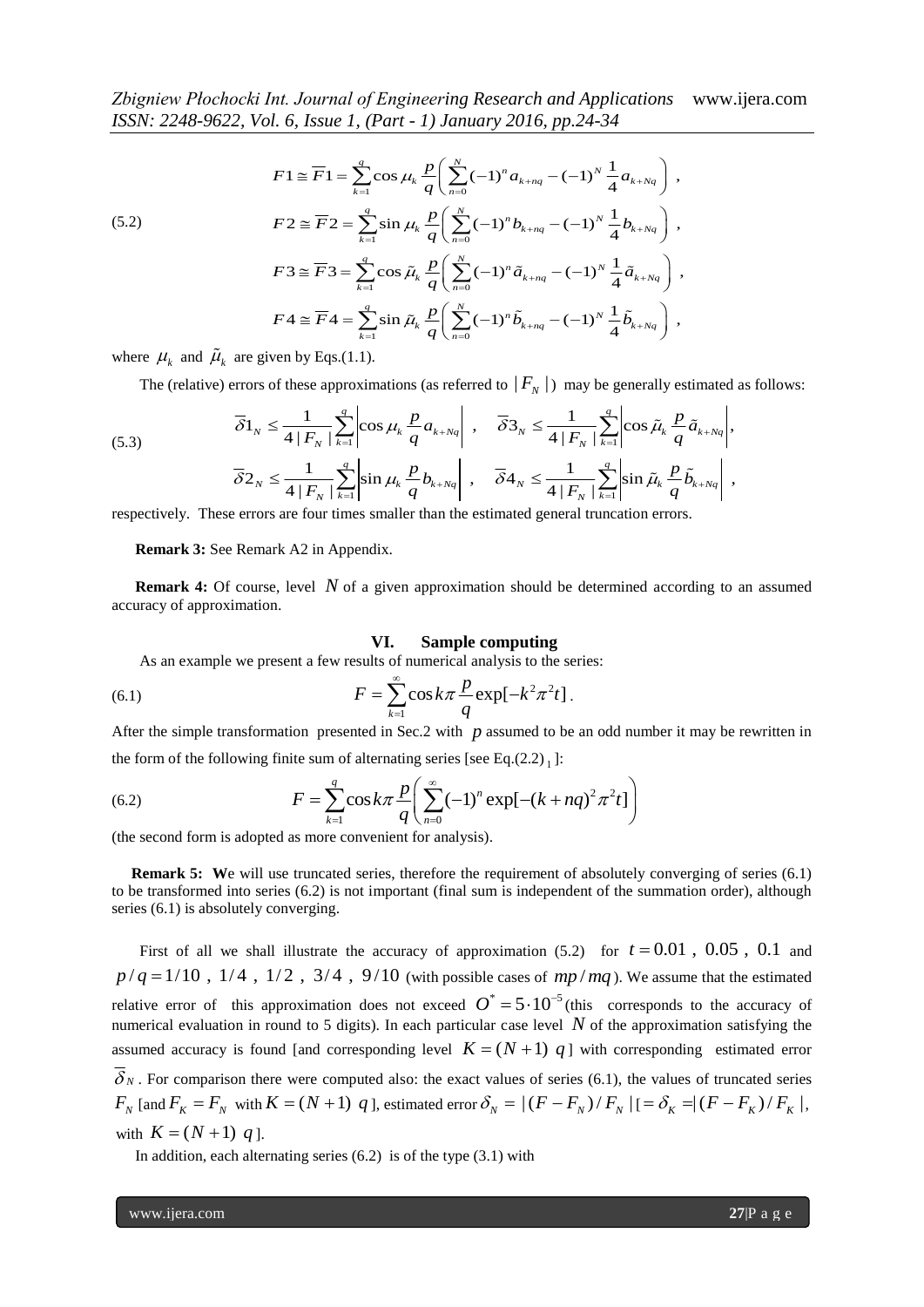*Zbigniew Płochocki Int. Journal of Engineering Research and Applications* www.ijera.com

$$
\text{ISSN: } 2248 \text{-} 9622, \text{ Vol. 6, } \text{Issue 1, (Part - 1) January 2016, pp.24-34}
$$
\n
$$
(6.3) \qquad 0 < \alpha = \alpha_k \le \exp[-(q^2 + 2qk)\pi^2 t] < \alpha_{\text{max}} = \exp[-(q^2 + 2q)\pi^2 t]
$$

[the ratio of the  $(n+1)$  -th term to the *n* -th is the greatest one for  $n = 0$ ]. Therefore the (relative) error of

truncation of series (6.2) on level *N* may be estimated according to (3.3) as  
(6.4) 
$$
\delta_N^{\alpha} \le \frac{1}{|F_N|} \sum_{k=1}^{q} \left| \cos k\pi \frac{p}{q} \right| \frac{\alpha_k}{1 - \alpha_k} \exp[-(k + Nq)^2 \pi^2 t]
$$

The values of these estimated errors are also included in the Tables, with the values of  $\alpha_{\text{max}}$  for orientation.

All the results of these calculations are given in Tables 1, 2 and 3. Suitable numbers are given in round to 5 digit (although calculations were performed with suitable higher accuracy, in some cases in round even to 200 digits, if it was necessary).

| Table 1. |  |
|----------|--|
| Table 2. |  |
| Table 3. |  |
|          |  |

#### **Appendix. On alternating series and their approximations**

Alternating series  $(S)$  is understood as a (convergent) series of the type:

**Appendix.** On alternating series and their approximations

\nAlternatively, alternating series (S) is understood as a (convergent) series of the type:

\n(A.1)

\n
$$
S = \sum_{n=0}^{\infty} (-1)^n c_n; \quad c_n > c_{n+1} > 0, \quad n = 0, 1, 2, \dots; \quad \lim_{n \to \infty} c_n = 0;
$$

the latter relationship is the condition for convergence of the series (according to the Leibniz criterion).

 **Remark A1:** A little more general (converging) series with the condition **Remark A1:** A little more general (converging) series with the condition  $c_n > c_{n+1} > 0$ ,  $n = n_0$ ,  $n_0 + 1$ ,  $n_0 + 2$ , ... instead of (A.1)<sub>2</sub> may be treated as the sum of a finite sum and an alternating series as defined above.

If S is truncated at an even level  $N = 2j$  (i.e. after the N -th term) then it may be estimated as follows.

Since 
$$
S = S_{2j} - \sum_{n=2j+1}^{\infty} (-1)^{n+1} c_n < S_{2j}
$$
 and  $S = S_{2j-1} + \sum_{n=2j}^{\infty} (-1)^n c_n > S_{2j-1}$ , therefore  
(A.2a) 
$$
S_{N=2j-1} \leq S \leq S_{N=2j}
$$

where

$$
S_N = \sum_{n=0}^{N} (-1)^n c_n ;
$$

if S is truncated at an odd level  $N = 2j + 1$  then  $S = S_{2j} - \sum_{n=1}^{\infty} (-1)^{n+1} c_n < S_2$  $\sum_{2 \ j+1}$  $\sum_{j}^{\infty}$   $(-1)^{n+1}c_n < S_{2j}$  $\sum_{n=2j}$  $S = S_{2j} - \sum_{n=1}^{\infty} (-1)^{n+1} c_n < S$  $=S_{2j} - \sum_{n=2j+1}^{\infty} (-1)^{n+1} c_n < S_{2j}$  and

$$
S = S_{2j+1} + \sum_{n=2j+2}^{\infty} (-1)^n c_n > S_{2j+1}
$$
, therefore  
(A.2b) 
$$
S_{N=2j+1} \le S \le S_{N=2j}.
$$

Since

$$
S_N - S_{N-1} = (-1)^N c_N,
$$

therefore the absolute error of truncation of S at level N cannot exceed the last term  $c_N$  taken into account (the last term of  $S_N$ ). The relative error of such a truncation (as referred to the smaller  $S_N$ , i.e, to  $_{\min}$  =  $S_N - \frac{1}{2} [1 + (-1)^N]$ *N*  $S_{N \text{ min}} = S_N - \frac{1}{2} [1 + (-1)^N] c_N$  may be estimated as follows:

$$
\hat{\delta}_N \le \frac{c_N}{S_{N\min}}.
$$

www.ijera.com **28**|P a g e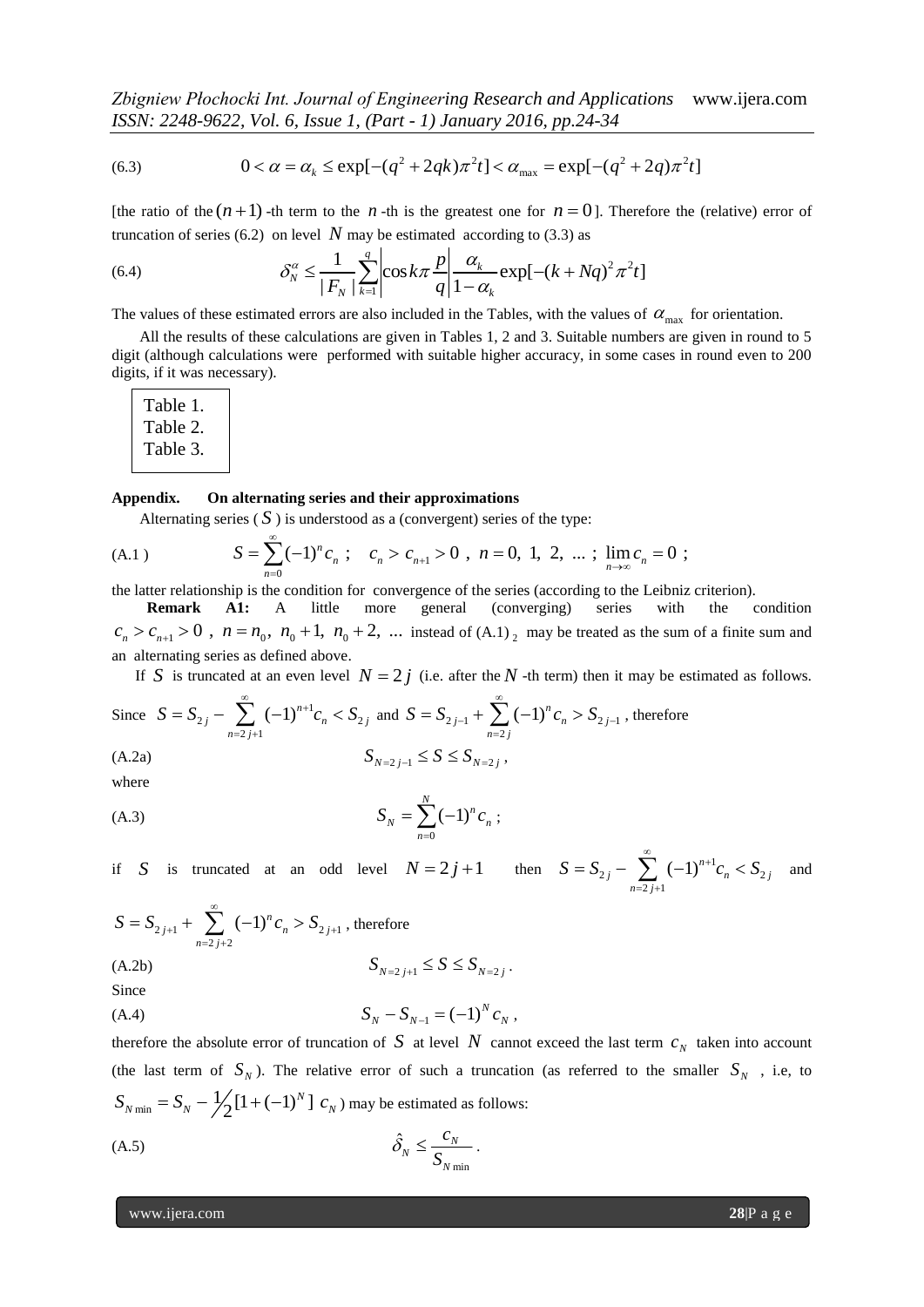However, S may be approximated a little more exactly (and therefore also the approximation error may be estimated a little more precisely as compared to the truncation error). In order to find such a general approximation we divide  $S$  as follows:

approximation we divide *S* as follows:  
\n(A.6) 
$$
S = S_N - (-1)^N R_N, \quad R_N = (-1)^{N+1} \sum_{n=N+1}^{\infty} (-1)^n c_n > 0,
$$

or in details (see Fig.A1.)

or in details (see Fig.A1.)  
\n
$$
S = S_{2j} - R_{2j} , \t R_{2j} = c_{2j+1} - c_{2j+2} + \dots ,
$$
\n
$$
= S_{2j+1} + R_{2j+1} , \t R_{2j+1} = c_{2j+2} - c_{2j+3} + \dots .
$$

Fig.A.1 .

Since of  $(A.1)_{2,3}$  the differences of the two neighboring terms of S constitute a positive monotonically decreasing sequence, and therefore generally

$$
(A.7) \t\t R_N < R_{N-1}
$$

for each  $S$ . Taking into account (A.2) and (A.4) one may conclude that to obtain better approximation of  $S$  (as compared to  $S_N$ ) it is sufficient to add/subtract a fraction of  $c_N$  to/from  $S_N$  in the case of odd/even  $N$ ,<br>respectively (see Fig.A.1). Thus, one has to consider the following approximation:<br>(A.8)  $S \cong S_N^x = S_N - (-1)^N x c_N$ respectively (see Fig.A.1). Thus, one has to consider the following approximation:

(A.8) 
$$
S \cong S_N^x = S_N - (-1)^N x c_N = S_{N-1} + (1-x)(-1)^N c_N, \quad 0 < x < 1.
$$
  
The (absolute) error of such an approximation is  
(A.9) 
$$
\Delta_N^x = |S - S_N^x| = |R_{N-1} - (1-x)c_N| \le x c_N,
$$

(A.9) 
$$
\Delta_N^x = |S - S_N^x| = |R_{N-1} - (1-x)c_N| \leq x c_N,
$$

where  $(A.8)$ <sub>2</sub>,  $(A.6)$  with  $(A.4)$ , and the estimation

(A.10) 
$$
R_{N-1} = c_N - \sum_{m=1}^{\infty} (-1)^{m+1} c_{N+m} \leq c_N
$$

are used. Since of (A.7) and (A.4) the following relationships take place:

(A.11) 
$$
\frac{1}{2} \le \frac{R_{N-1}}{c_N} \le 1
$$

and therefore the quantity

(A.12) 
$$
\frac{\Delta_N^x}{c_N} = \left| \frac{R_{N-1}}{c_N} - (1-x) \right|
$$

has the lowest upper limitation in the whole domain of  $\binom{N_{N-1}}{N_N}$ *N R*  $\frac{1}{c_N}$  [(see (A.11)] for  $x = \frac{1}{\gamma}$  $x = \frac{1}{4}$  (see Fig.A.2).

## Fig.A.2

Thus, the best general approximation of  $S$  is .

Thus, the best general approximation of *S* is  
\n(A.13) 
$$
S \cong \overline{S}_N = S_N - (-1)^N \frac{1}{4} c_N = S_{N-1} + (-1)^N \frac{3}{4} c_N,
$$

or in details

(A.13')

$$
S \cong S_N = S_N - (-1)^n \frac{1}{4} C_N = S_{N-1} + (-1)^n \frac{1}{4} C_N,
$$
  

$$
S \cong \overline{S}_{2j} = S_{2j} - \frac{1}{4} C_{2j} = S_{2j-1} + \frac{3}{4} C_{2j}, \qquad N = 2j,
$$
  

$$
S \cong \overline{S}_{2j+1} = S_{2j+1} + \frac{1}{4} C_{2j+1} = S_{2j} - \frac{3}{4} C_{2j+1}, \qquad N = 2j+1.
$$

$$
S \cong S_{2j} = S_{2j} - \frac{1}{4}c_{2j} = S_{2j-1} + \frac{1}{4}c_{2j} , \qquad N = 2j ,
$$
  
\n
$$
S \cong \overline{S}_{2j+1} = S_{2j+1} + \frac{1}{4}c_{2j+1} = S_{2j} - \frac{3}{4}c_{2j+1} , \qquad N = 2j+1 .
$$
  
\nthis approximation

The (absolute) error of this approximation

The (absolute) error of this approximation  
\n(A.14) 
$$
\overline{\Delta}_N = |S - \overline{S}_N| = R_{N-1} - \frac{3}{4}c_N < c_N - \frac{3}{4}c_N = \frac{1}{4}c_N
$$

www.ijera.com **29**|P a g e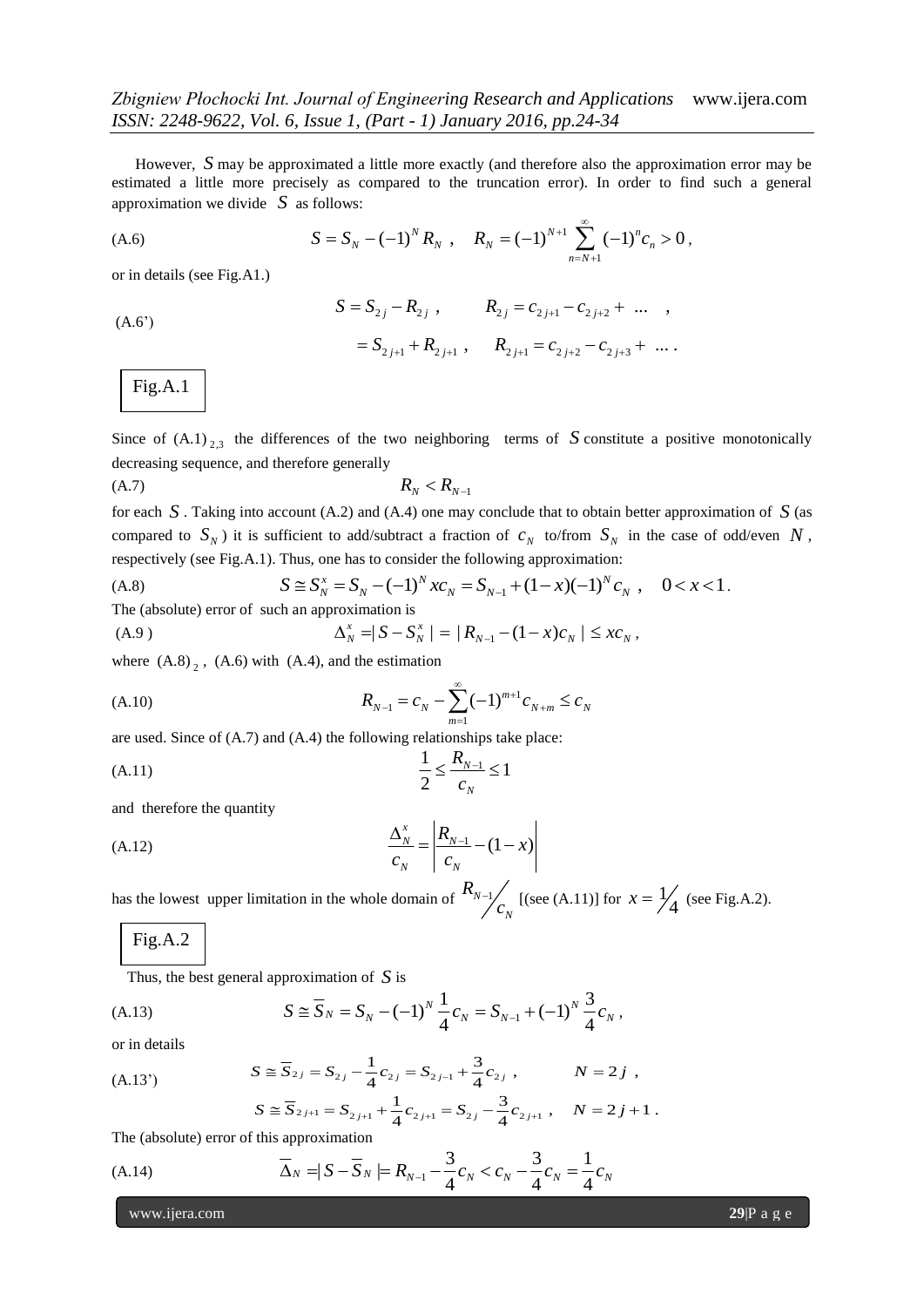[where the estimation (A.10) is used] does not exceed ¼ of the last term taken into account. The relative error (as referred to the smaller  $S_N$ , i.e, to  $S_{N \text{ min}} = S_N - \frac{1}{2} [1 + (-1)^N]$ *N* does not exceed 44 or the last term to<br>  $S_{N \text{ min}} = S_N - \frac{1}{2} [1 + (-1)^N] c_N$ 

$$
\overline{\delta}_N \le \frac{1}{4} \frac{c_N}{S_{N \min}}
$$

is four times smaller than the estimated truncation error [cf. Ineq.(A.5)].

**Remark A2:** In particular case of alternating series of type  $(3.1)$  the truncation at the level N may generate smaller estimated error (3.2) as compared to (A.15), if  $\alpha < 1/2$  [but if approximation (A.13) is applied instead of a truncation, then the estimated approximation error is smaller if  $\alpha < 1/5$ !

#### **Literature**

- [1] H.S.Carslaw and J.C.Jaeger, *Conduction of heat in solids*, 2nd ed., Clarendon Press, Oxford 1989; see also: A.V.Luikov, *Analytical heat diffusion theory* (transl. from Russian), Academic Press, New York– London 1968; J.Taler and P.Duda, *Solving direct and inverse heat conduction problems*, Springer-Verlag, Berlin-Heidelberg 2006
- [2] Z.Płochocki and A.Mioduchowski, *An idea of thin-plate thermal mirror. I. Mirror created by a heat pulse*, Arch.Mech. **49**, No 1, 77–101 (1997); *II. Mirror created by a constant heat flux* **50**, No 2, 219– 246 (1998); A.Mioduchowski, Z.Płochocki, *Thermal stresses in a coating layer. General theoretical scheme*, Acta Mechanica **215**, 319–333 (2010)
- [3] G.I.Rudin, *Tiermiczieskije naprjazhenija i deformacji w plastinie pri wozdiejstwii koncientrirowannych potokow energii* (*Thermal stresses and deformations in a layer under action of concentrated energy fluxes*), Inzh.–Fiz.Zh. **54**, No 3, 477–483 (In Russian, English translation in Journal of Engineering Physics) (1988)
- [4] K.Knopp, *Szeregi nieskończone*, PWN, Warszawa 1956 (Polish translation from 4<sup>th</sup> German edition, *Theorie und Anwendung der unendlichen Reihen*; there exists also an English translation, *Theory and application of infinite series*)
- [5] Z.Płochocki, A.Mioduchowski, *Sufficient accuracy criteria for truncation of some series*, J.Interpolation and Approx. in Sci.Comp., **2013**, jiasc– 00027 (20013)
- [6] M.Abramowitz and I.A.Stegun (Eds), *Handbook of mathematical functions, with formulas, graphs and mathematical tables*, Ch.16, National Bureau of Standards, Appl.Math.Series 55, 10nd ed.; http://people.math.sfu.ca/~abramowitz\_and\_stegun.pdf

| p/q  | $F^{(*)}$   | $\boldsymbol{N}$ | $\overline{\delta}_N$ | K  | $\delta_{\kappa}^{**}$ | $\delta_N^{\alpha}$   | $\alpha_{\text{max}}$ |
|------|-------------|------------------|-----------------------|----|------------------------|-----------------------|-----------------------|
| 1/10 | 1.6970      | $\mathbf{1}$     | $9.98 \cdot 10^{-7}$  | 20 | $7.10 \cdot 10^{-20}$  | $2.65 \cdot 10^{-11}$ | $7.18 \cdot 10^{-6}$  |
| 1/4  | $-0.49455$  | $\overline{2}$   | $6.68 \cdot 10^{-4}$  |    |                        |                       |                       |
|      |             | 3                | $1.11 \cdot 10^{-7}$  | 16 | $3.17 \cdot 10^{-12}$  | $4.56 \cdot 10^{-8}$  | 0.0936                |
| 3/12 |             | 1                | $1.11 \cdot 10^{-7}$  | 24 | $1.26 \cdot 10^{-26}$  | $2.78 \cdot 10^{-14}$ | $6.29 \cdot 10^{-8}$  |
| 1/2  | 0.091303    | $\overline{3}$   | $9.13 \cdot 10^{-4}$  |    |                        |                       |                       |
|      |             | $\overline{4}$   | $2.61 \cdot 10^{-5}$  | 10 | $1.35 \cdot 10^{-6}$   | $4.61 \cdot 10^{-5}$  | $0.454$ ***)          |
| 3/6  |             | $\mathbf{1}$     | $9.40 \cdot 10^{-4}$  |    |                        |                       |                       |
|      |             | $\overline{2}$   | $2.01 \cdot 10^{-9}$  | 18 | $1.45 \cdot 10^{-17}$  | $2.16 \cdot 10^{-11}$ | 0.00876               |
| 5/10 |             | 1                | $3.42 \cdot 10^{-7}$  | 20 | $3.63 \cdot 10^{-21}$  | $1.36 \cdot 10^{-12}$ | $7.18 \cdot 10^{-6}$  |
| 3/4  | $-0.499998$ | $\overline{2}$   | $1.22 \cdot 10^{-4}$  |    |                        |                       |                       |
|      |             | 3                | $2.02 \cdot 10^{-8}$  | 16 | $5.79 \cdot 10^{-13}$  | $8.34 \cdot 10^{-9}$  | 0.0936                |
| 9/12 |             | $\mathbf{1}$     | $2.03 \cdot 10^{-8}$  | 24 | $2.30 \cdot 10^{-27}$  | $5.08 \cdot 10^{-15}$ | $6.29 \cdot 10^{-8}$  |
| 9/10 | $-0.500000$ | 1                | $3.38 \cdot 10^{-6}$  | 20 | $2.35 \cdot 10^{-19}$  | $9.00 \cdot 10^{-11}$ | $7.18 \cdot 10^{-6}$  |

|  | Table 1. $t = 0.01$ |
|--|---------------------|
|--|---------------------|

www.ijera.com **30**|P a g e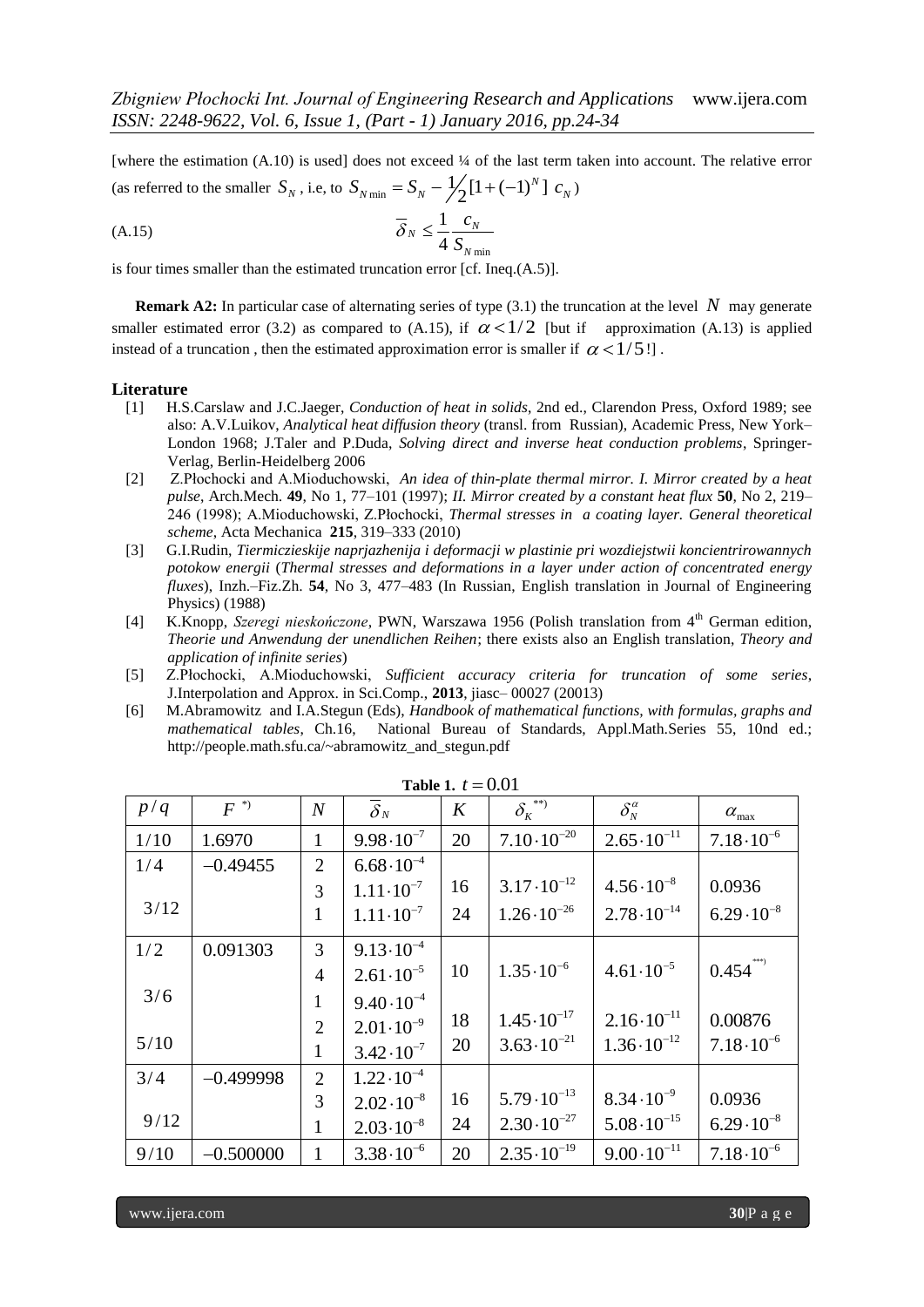\*) Also  $F_N$  [=  $F_K$  with  $K = (N + 1)$  q ] and  $F_N$ , since all these quantities are equal within an accuracy of  $O^* = 5.10^{-5}$ . For example: for  $p/q = 1/4$ 

 $F = -0.494554289$ ,  $F_4$  =  $-0.4945$ <u>54958</u>,  $\overline{F}_4 = -0.494542027$ .

$$
**\Rightarrow \delta_K = \delta_N \text{ with } K = (N+1) \ q.
$$

\*\*\*) Note that in this case  $\alpha_{\text{max}} > 1/5$  (see Remark A2).

| Table 2. $t = 0.05$ |            |                |                       |    |                                                            |                       |                       |
|---------------------|------------|----------------|-----------------------|----|------------------------------------------------------------|-----------------------|-----------------------|
| p/q                 | $F^{\ast}$ | $\overline{N}$ | $\overline{\delta}_N$ | K  | $\delta_{\scriptscriptstyle{K}}^{\scriptscriptstyle{***}}$ | $\delta_N^{\alpha}$   | $\alpha_{\text{max}}$ |
| 1/10                | 0.70004    | 1              | $3.97 \cdot 10^{-27}$ | 20 | $4.17 \cdot 10^{-95}$                                      | $3.04 \cdot 10^{-52}$ | $1.91 \cdot 10^{-26}$ |
| 1/4                 | 0.42298    | 1              | $1.83 \cdot 10^{-6}$  | 8  | $7.30 \cdot 10^{-18}$                                      | $5.27 \cdot 10^{-11}$ | $7.18 \cdot 10^{-6}$  |
| 1/2                 | $-0.13854$ | 1              | $6.72 \cdot 10^{-4}$  |    |                                                            |                       |                       |
|                     |            | $\overline{2}$ | $3.48 \cdot 10^{-8}$  | 6  | $1.39 \cdot 10^{-13}$                                      | $3.74 \cdot 10^{-10}$ | 0.0193                |
| 3/6                 |            | 1              | $3.47 \cdot 10^{-14}$ | 12 | $7.12 \cdot 10^{-42}$                                      | $1.92 \cdot 10^{-26}$ | $5.16 \cdot 10^{-11}$ |
| 3/4                 | $-0.42373$ | 1              | $1.83 \cdot 10^{-6}$  | 8  | $7.29 \cdot 10^{-18}$                                      | $5.26 \cdot 10^{-11}$ | $7.18 \cdot 10^{-6}$  |
| 9/10                | $-0.47505$ | 1              | $5.85 \cdot 10^{-27}$ | 20 | $6.14 \cdot 10^{-95}$                                      | $4.48 \cdot 10^{-52}$ | $1.91 \cdot 10^{-26}$ |

\*) Also  $F_K$  [=  $F_N$  with  $K = (N + 1)$  q ] and  $F_N$ , since all these quantities are equal in

round to 5 digits. For example for  $p/q = 1/2$ *F* = – 0.1385388050957

 $F_2$  = -0.13853880<u>50958</u>

 $\overline{F}_2$  = -0.1385388002810.

\*\*)  $\delta_K = \delta_N$  with  $K = (N+1)$  q.

| p/q  | $F^{\ast}$  | N | $\delta_N$            | K  | $\delta_{\kappa}^{**}$ | $\delta_{\scriptscriptstyle N}^{\scriptscriptstyle\alpha}$ | $\alpha_{\text{max}}$ |
|------|-------------|---|-----------------------|----|------------------------|------------------------------------------------------------|-----------------------|
| 1/10 | 0.37016     |   | $8.78 \cdot 10^{-53}$ | 20 | $2.42 \cdot 10^{-189}$ | $1.29 \cdot 10^{-103}$                                     | $3.67 \cdot 10^{-52}$ |
| 1/4  | 0.26345     |   | $1.29 \cdot 10^{-11}$ | 8  | $5.12 \cdot 10^{-35}$  | $2.67 \cdot 10^{-21}$                                      | $5.16 \cdot 10^{-11}$ |
| 1/2  | $-0.019296$ |   | $1.80 \cdot 10^{-6}$  | 4  | $1.92 \cdot 10^{-14}$  | $5.16 \cdot 10^{-11}$                                      | $3.72 \cdot 10^{-4}$  |
| 3/4  | $-0.26345$  |   | $1.29 \cdot 10^{-11}$ | 8  | $5.12 \cdot 10^{-35}$  | $2.67 \cdot 10^{-21}$                                      | $5.16 \cdot 10^{-11}$ |
| 9/10 | $-0.33894$  |   | $9.59 \cdot 10^{-53}$ | 20 | $2.64 \cdot 10^{-189}$ | $1.41 \cdot 10^{-103}$                                     | $3.67 \cdot 10^{-52}$ |

**Table 3.**  $t = 0.1$ 

\*) Also  $F_K$  [=  $F_N$  with  $K = (N + 1)$  q ] and  $F_N$ , since all these quantities are equal in round to 5 digits. For example for  $p/q = 1/2$ 

 $F = -0.01929616426850083674$ ,

 $F_1 = F_1 = -0.01929616426850046583$ .

\*\*)  $\delta_K = \delta_N$  with  $K = (N+1)$  q.